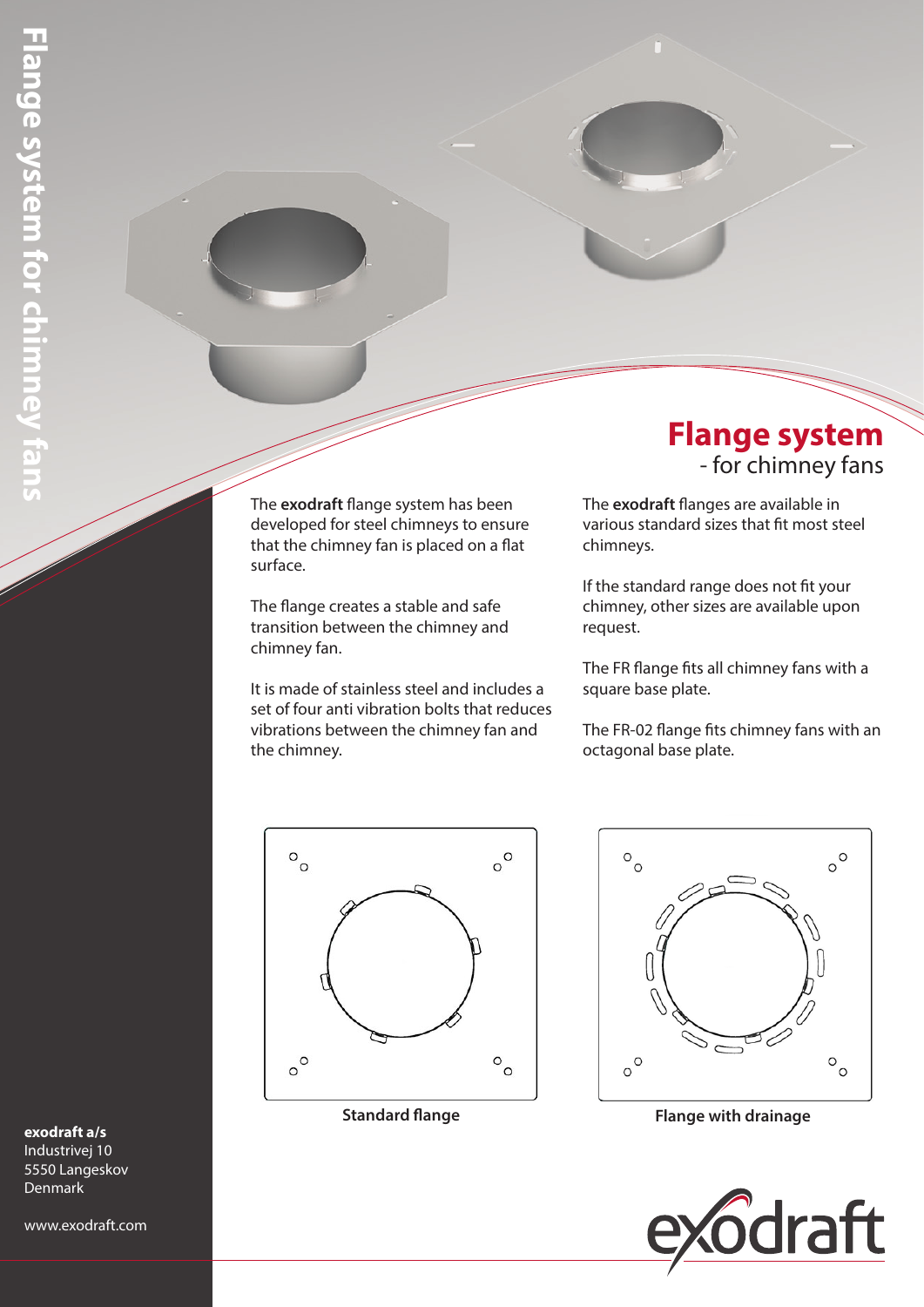#### **FR1 Standard**

Suitable for chimney fan model: RSV009 and RSV160







| Product no. | Sales no. | <b>Shape</b> | <b>Chimney width</b><br>(mm) | A<br>(mm) | B<br>(mm) | $\mathsf{C}$<br>(mm) | D<br>(mm) |
|-------------|-----------|--------------|------------------------------|-----------|-----------|----------------------|-----------|
| FR1100      | FR1100    | Square       | Ø100                         | Ø97       | 113,8     | 272                  | 272       |
| FR1110      | FR1110    | Square       | Ø110                         | Ø107      | 113,8     | 272                  | 272       |
| FR1120      | FR1120    | Square       | Ø120                         | Ø117      | 113,8     | 272                  | 272       |
| FR1125      | FR1125    | Square       | Ø125                         | Ø122      | 113,8     | 272                  | 272       |
| FR1130      | FR1130    | Square       | Ø130                         | Ø127      | 113,8     | 272                  | 272       |
| FR1150      | FR1150    | Square       | Ø150                         | Ø147      | 113,8     | 272                  | 272       |
| FR1160      | FR1160    | Square       | Ø160                         | Ø157      | 113,8     | 272                  | 272       |
| FR1175      | FR1175    | Square       | Ø175                         | Ø172      | 113,8     | 272                  | 272       |
| FR1180      | FR1180    | Square       | Ø180                         | Ø177      | 113,8     | 272                  | 272       |
| FR1190      | FR1190    | Square       | Ø190                         | Ø187      | 113,8     | 272                  | 272       |
| FR1200      | FR1200    | Square       | Ø200                         | Ø197      | 113,8     | 272                  | 272       |
| FR1250      | FR1250    | Square       | Ø250                         | Ø247      | 113,8     | 272                  | 272       |



Industrivej 10 5550 Langeskov Denmark

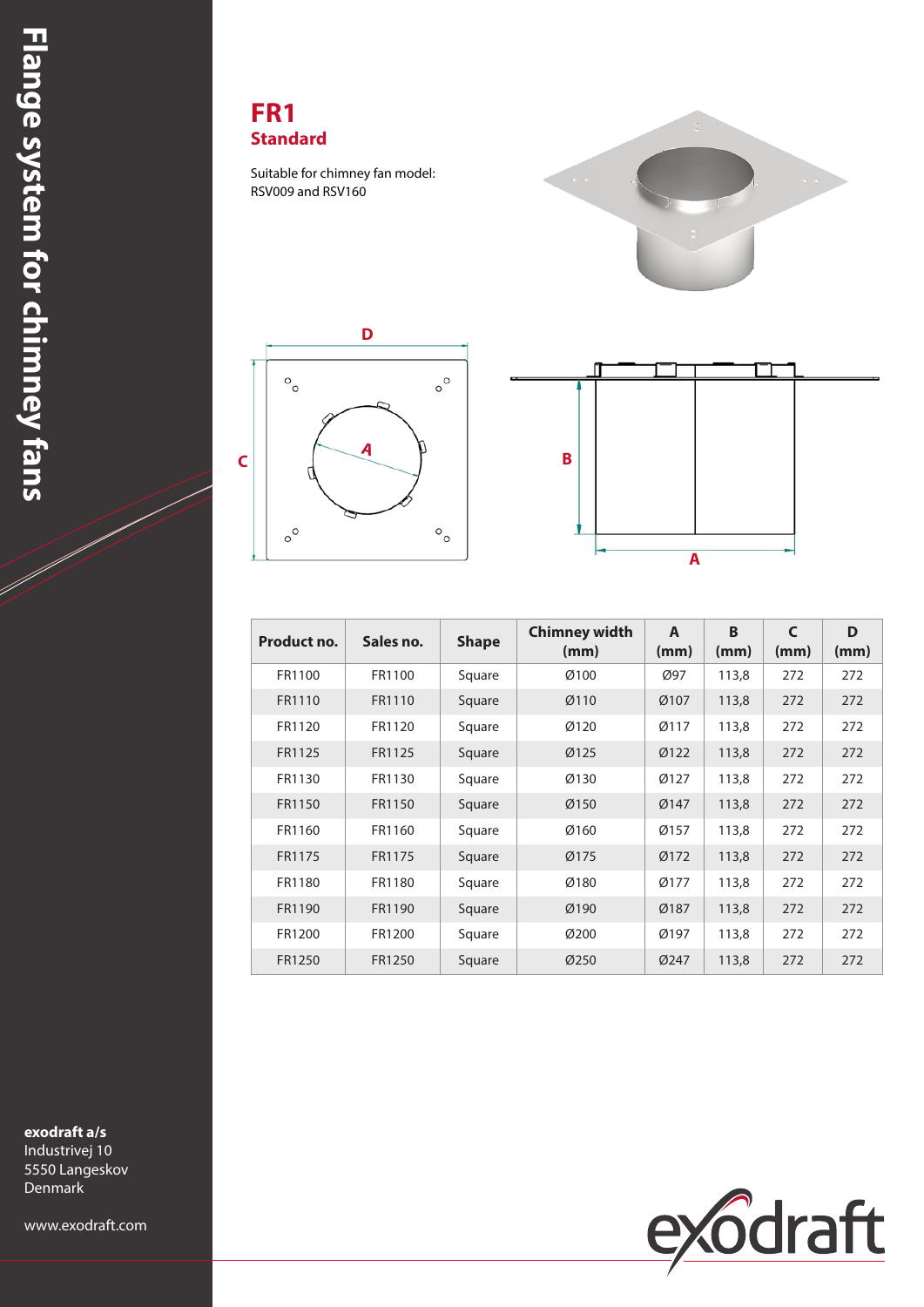

Suitable for chimney fan model: RS009, RS255, RSV012, RSV200, RSVG200 and RSHT009







| Product no. | Sales no. | <b>Shape</b> | <b>Chimney width</b><br>(mm) | A<br>(mm) | B<br>(mm) | $\mathsf{C}$<br>(mm) | D<br>(mm) |
|-------------|-----------|--------------|------------------------------|-----------|-----------|----------------------|-----------|
| FR2100      | FR2100    | Square       | Ø100                         | Ø97       | 113,8     | 310                  | 310       |
| FR2120      | FR2120    | Square       | Ø120                         | Ø117      | 113,8     | 310                  | 310       |
| FR2125      | FR2125    | Square       | Ø125                         | Ø122      | 113,8     | 310                  | 310       |
| FR2130      | FR2130    | Square       | Ø130                         | Ø127      | 113,8     | 310                  | 310       |
| FR2145      | FR2145    | Square       | Ø145                         | Ø142      | 113,8     | 310                  | 310       |
| FR2150      | FR2150    | Square       | Ø150                         | Ø147      | 113,8     | 310                  | 310       |
| FR2160      | FR2160    | Square       | Ø160                         | Ø157      | 113,8     | 310                  | 310       |
| FR2175      | FR2175    | Square       | Ø175                         | Ø172      | 113,8     | 310                  | 310       |
| FR2180      | FR2180    | Square       | Ø180                         | Ø177      | 113,8     | 310                  | 310       |
| FR2190      | FR2190    | Square       | Ø190                         | Ø187      | 113,8     | 310                  | 310       |
| FR2200      | FR2200    | Square       | Ø200                         | Ø197      | 113,8     | 310                  | 310       |
| FR2225      | FR2225    | Square       | Ø225                         | Ø247      | 113,8     | 310                  | 310       |
| FR2250      | FR2250    | Square       | Ø250                         | Ø247      | 113,8     | 310                  | 310       |

**exodraft a/s**

Industrivej 10 5550 Langeskov Denmark

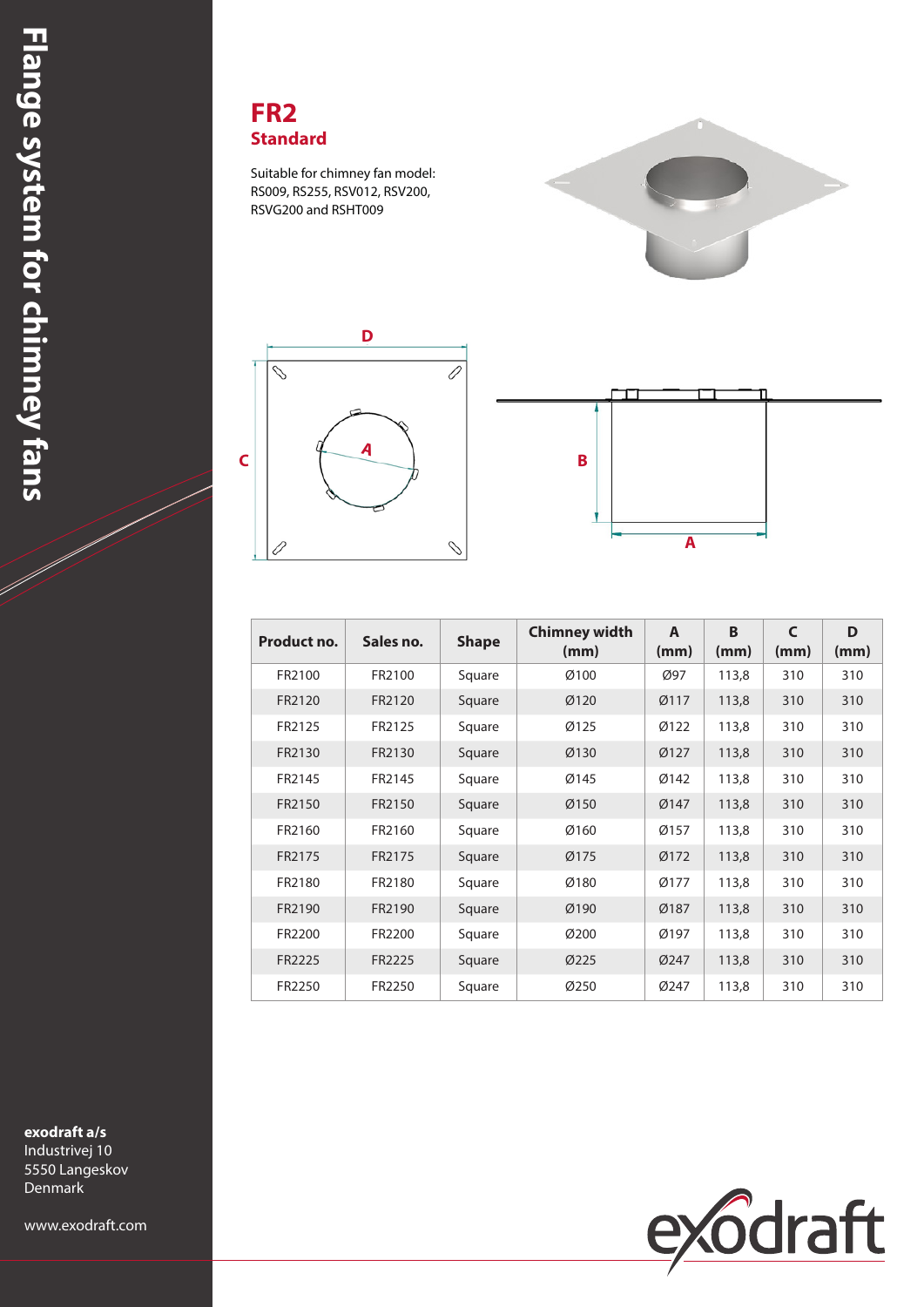#### **FR3 Standard**

Suitable for chimney fan model: RS012, RS014, RS285, RSV014, RSV250, RSVG250, RSHG012, RSHG014, RSHT012 and RSHT014







| Product no. | Sales no. | <b>Shape</b> | Chimney width<br>(mm) | A<br>(mm)   | B<br>(mm) | $\mathsf{C}$<br>(mm) | D<br>(mm) |
|-------------|-----------|--------------|-----------------------|-------------|-----------|----------------------|-----------|
| FR3125      | FR3125    | Square       | Ø125                  | Ø122        | 113,8     | 395                  | 395       |
| FR3150      | FR3150    | Square       | Ø150                  | Ø147        | 113,8     | 395                  | 395       |
| FR3160      | FR3160    | Square       | Ø160                  | Ø157        | 113,8     | 395                  | 395       |
| FR3175      | FR3175    | Square       | Ø175                  | Ø172        | 113,8     | 395                  | 395       |
| FR3180      | FR3180    | Square       | Ø180                  | Ø177        | 113,8     | 395                  | 395       |
| FR3190      | FR3190    | Square       | Ø190                  | Ø187        | 113,8     | 395                  | 395       |
| FR3200      | FR3200    | Square       | Ø200                  | Ø197        | 113,8     | 395                  | 395       |
| FR3225      | FR3225    | Square       | Ø225                  | <b>Ø222</b> | 113,8     | 395                  | 395       |
| FR3250      | FR3250    | Square       | Ø250                  | Ø247        | 113,8     | 395                  | 395       |
| FR3290      | FR3290    | Square       | Ø290                  | Ø287        | 113,8     | 395                  | 395       |
| FR3300      | FR3300    | Square       | Ø300                  | Ø297        | 113,8     | 395                  | 395       |
| FR3350      | FR3350    | Square       | Ø350                  | Ø347        | 113,8     | 395                  | 395       |

**exodraft a/s**

Industrivej 10 5550 Langeskov Denmark

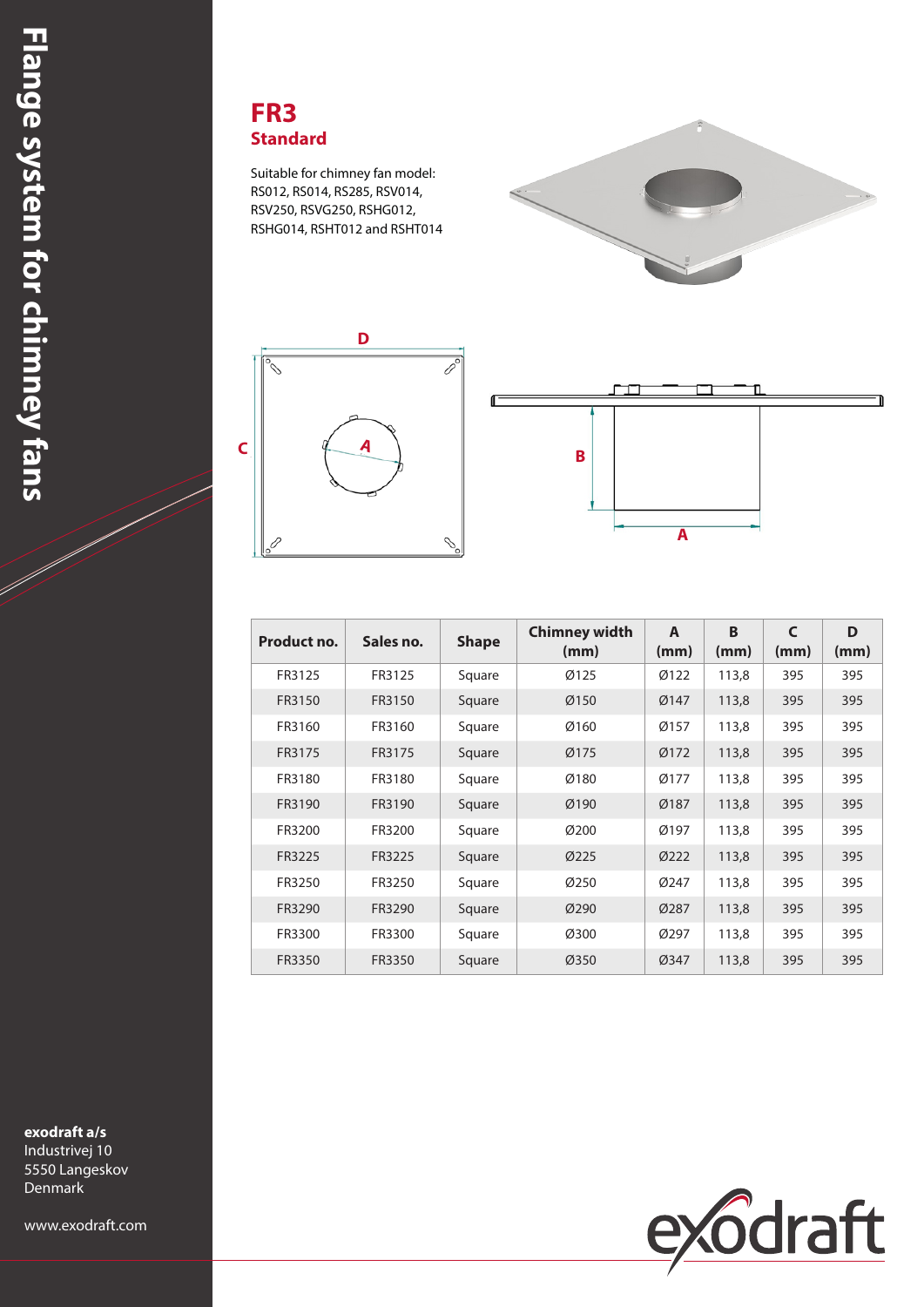# **FR4**

Suitable for chimney fan model: RS016, RSV016, RSV315, RSV400, RSV450, RSVG315 and RSHT016







| Product no. | Sales no. | <b>Shape</b> | <b>Chimney width</b><br>(mm) | A<br>(mm) | B<br>(mm) | $\mathsf{C}$<br>(mm) | D<br>(mm) |
|-------------|-----------|--------------|------------------------------|-----------|-----------|----------------------|-----------|
| FR4150      | FR4150    | Square       | Ø150                         | Ø147      | 113,8     | 500                  | 500       |
| FR4180      | FR4180    | Square       | Ø180                         | Ø177      | 113,8     | 500                  | 500       |
| FR4200      | FR4200    | Square       | Ø200                         | Ø197      | 113,8     | 500                  | 500       |
| FR4250      | FR4250    | Square       | Ø250                         | Ø247      | 113,8     | 500                  | 500       |
| FR4300      | FR4300    | Square       | Ø300                         | Ø297      | 113,8     | 500                  | 500       |
| FR4350      | FR4350    | Square       | Ø350                         | Ø347      | 113,8     | 500                  | 500       |
| FR4400      | FR4400    | Square       | Ø400                         | Ø397      | 113,8     | 500                  | 500       |
| FR4450      | FR4450    | Square       | Ø450                         | Ø447      | 113,8     | 500                  | 500       |

**exodraft a/s**

Industrivej 10 5550 Langeskov Denmark

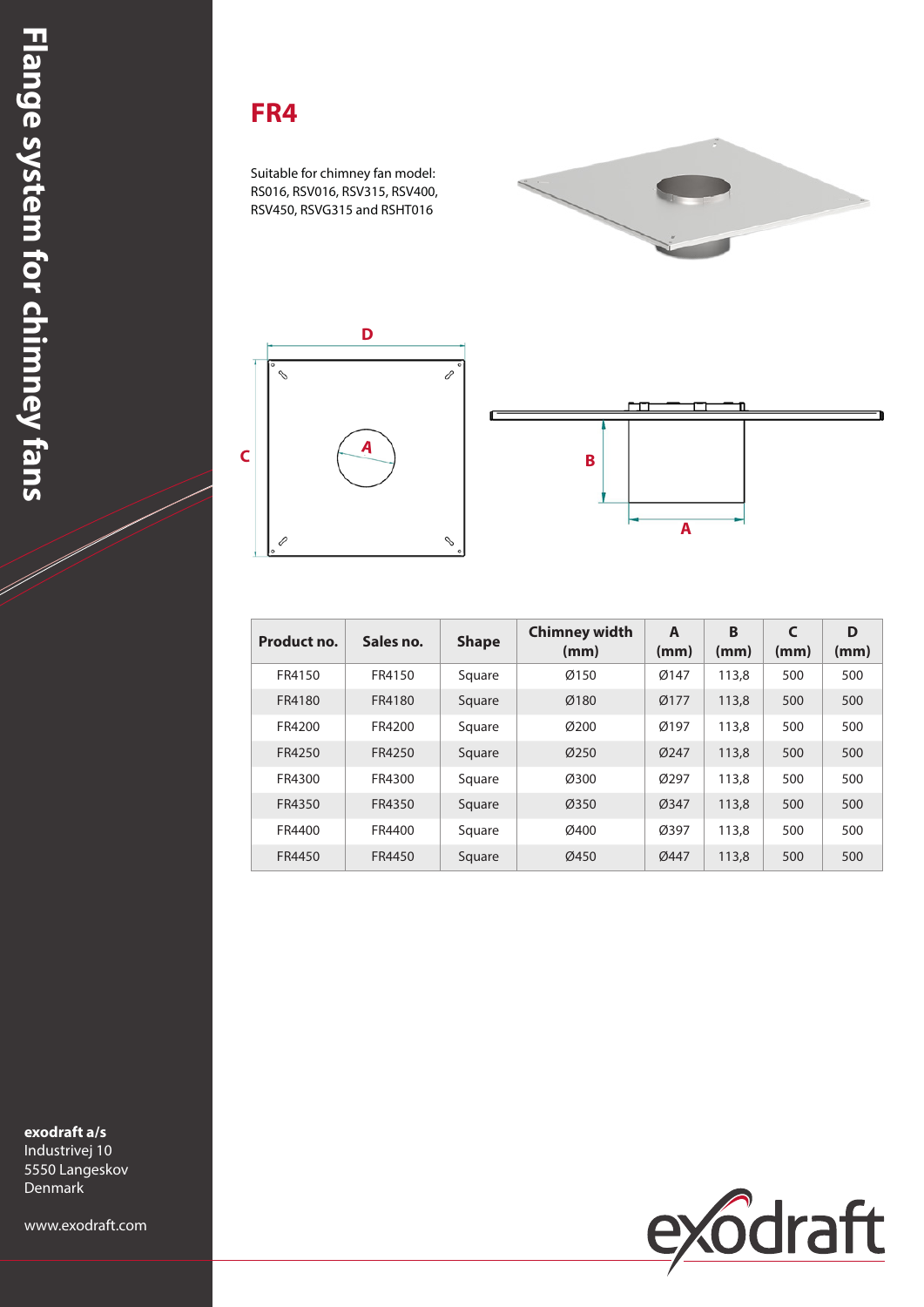## **FR1 With drainage**

Suitable for chimney fan model: RSV009 and RSV160







| Product no. | Sales no.      | <b>Shape</b> | <b>Chimney width</b><br>(mm) | A<br>(mm) | в<br>(mm) | (mm) | (mm) |
|-------------|----------------|--------------|------------------------------|-----------|-----------|------|------|
| 7100001     | <b>FR1150D</b> | Square       | Ø150                         | Ø145      | 113.8     | 272  | 272  |
| 7100002     | FR1190D        | Square       | Ø190                         | Ø185      | 113,8     | 272  | 272  |
| 7100003     | FR1200D        | Square       | Ø200                         | Ø195      | 113,8     | 272  | 272  |

**exodraft a/s**

Industrivej 10 5550 Langeskov Denmark

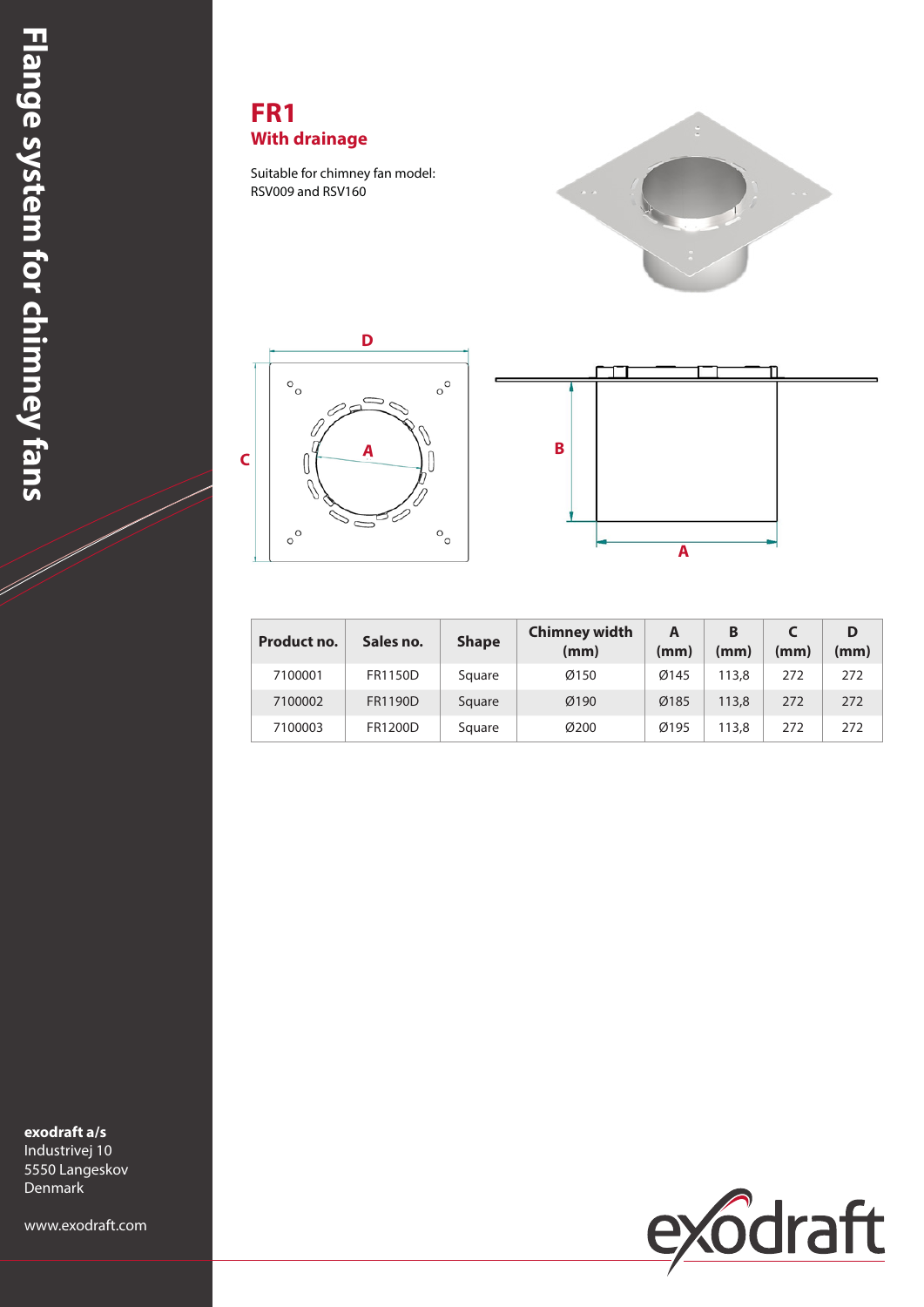### **FR2 With drainage**

Suitable for chimney fan model: RS009, RS255, RSV012, RSV200, RSVG200 and RSHT009







| Product no. | Sales no. | <b>Shape</b> | <b>Chimney width</b><br>(mm) | А<br>(mm) | в<br>(mm) | (mm) | (mm) |
|-------------|-----------|--------------|------------------------------|-----------|-----------|------|------|
| 7100004     | FR2150D   | Square       | Ø150                         | Ø145      | 113.8     | 310  | 310  |
| 7100005     | FR2190D   | Square       | Ø190                         | Ø185      | 113,8     | 310  | 310  |
| 7100006     | FR2200D   | Square       | Ø200                         | Ø195      | 113,8     | 310  | 310  |

**exodraft a/s** Industrivej 10

5550 Langeskov Denmark

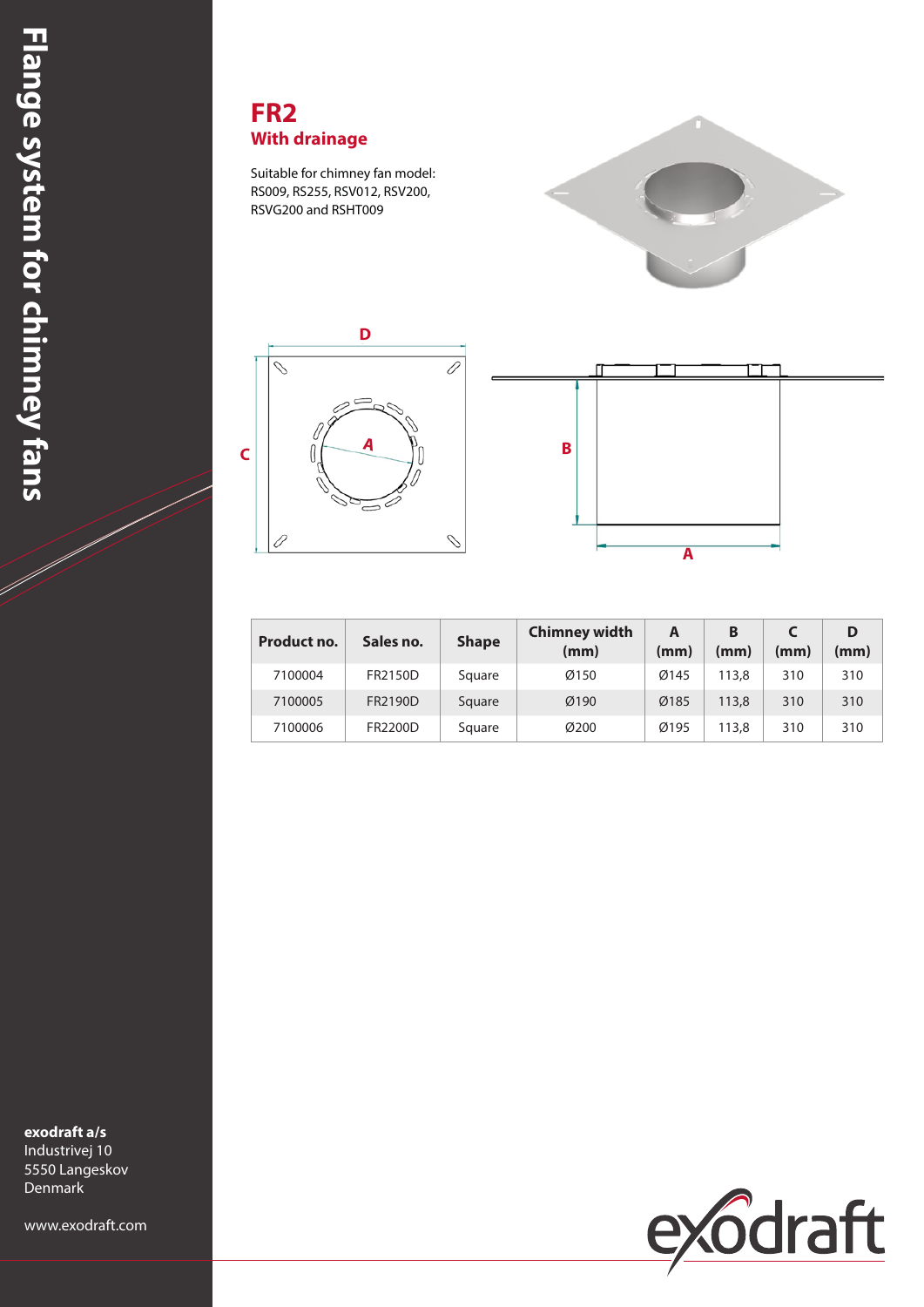### **FR3 With drainage**

Suitable for chimney fan model: RS012, RS014, RS285, RSV014, RSV250, RSVG250, RSHG012, RSHG014, RSHT012 and RSHT014







| Product no. | Sales no. | <b>Shape</b> | <b>Chimney width</b><br>(mm) | A<br>(mm) | В<br>(mm) | (mm) | (mm) |
|-------------|-----------|--------------|------------------------------|-----------|-----------|------|------|
| 7100007     | FR3150D   | Square       | Ø150                         | Ø145      | 113,8     | 395  | 395  |
| 7100008     | FR3190D   | Square       | Ø190                         | Ø185      | 113,8     | 395  | 395  |
| 7100009     | FR3200D   | Square       | Ø200                         | Ø195      | 113.8     | 395  | 395  |

**exodraft a/s** Industrivej 10

5550 Langeskov Denmark

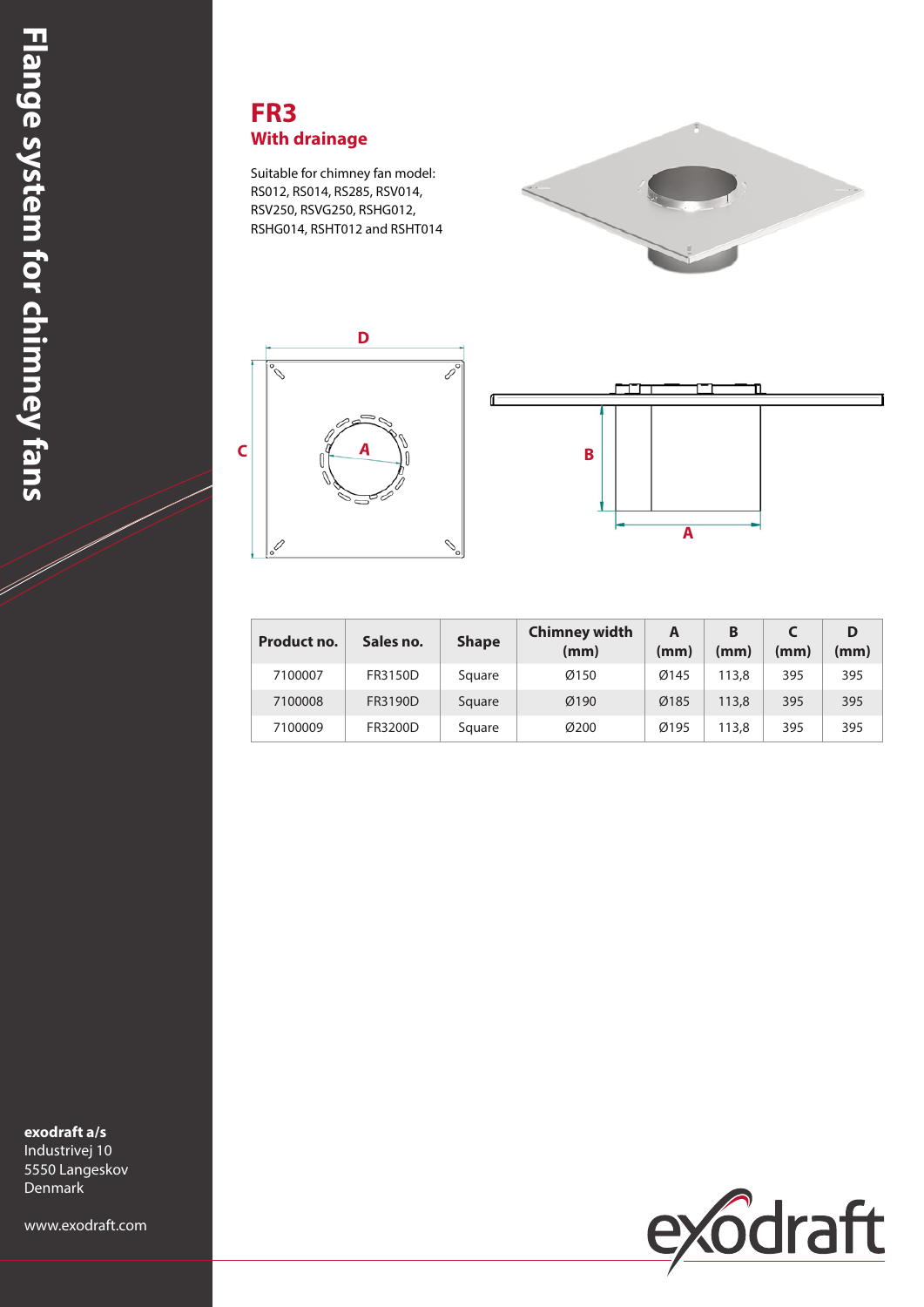# **FR2-02 & FR3-02**

Suitable for chimney fan model: RS009-02 (for FR2) and RS012-02 (for FR3)







| Product no. | Sales no. | <b>Shape</b> | <b>Chimney width</b><br>(mm) | A<br>(mm)   | <b>B</b><br>(mm) | $\mathsf{C}$<br>(mm) | D<br>(mm) |
|-------------|-----------|--------------|------------------------------|-------------|------------------|----------------------|-----------|
| FR2100-02   | FR2100-02 | Octagonal    | Ø100                         | Ø97         | 113,8            | 310                  | 310       |
| FR2125-02   | FR2125-02 | Octagonal    | Ø125                         | Ø122        | 113,8            | 310                  | 310       |
| FR2145-02   | FR2145-02 | Octagonal    | Ø145                         | Ø142        | 113,8            | 310                  | 310       |
| FR2150-02   | FR2150-02 | Octagonal    | Ø150                         | Ø147        | 113,8            | 310                  | 310       |
| FR2175-02   | FR2175-02 | Octagonal    | Ø175                         | Ø172        | 113,8            | 310                  | 310       |
| FR2180-02   | FR2180-02 | Octagonal    | Ø180                         | Ø177        | 113,8            | 310                  | 310       |
| FR2185-02   | FR2185-02 | Octagonal    | Ø185                         | Ø182        | 113,8            | 310                  | 310       |
| FR2190-02   | FR2190-02 | Octagonal    | Ø190                         | Ø187        | 113,8            | 310                  | 310       |
| FR2200-02   | FR2200-02 | Octagonal    | Ø200                         | Ø197        | 113,8            | 310                  | 310       |
| FR2250-02   | FR2250-02 | Octagonal    | Ø250                         | Ø247        | 113,8            | 310                  | 310       |
|             |           |              |                              |             |                  |                      |           |
| FR3150-02   | FR3150-02 | Octagonal    | Ø150                         | Ø147        | 113,8            | 395                  | 395       |
| FR3190-02   | FR3190-02 | Octagonal    | Ø190                         | Ø187        | 113,8            | 395                  | 395       |
| FR3200-02   | FR3200-02 | Octagonal    | Ø200                         | Ø197        | 113,8            | 395                  | 395       |
| FR3250-02   | FR3250-02 | Octagonal    | Ø250                         | <b>Ø247</b> | 113.8            | 395                  | 395       |
| FR3315-02   | FR3315-02 | Octagonal    | Ø315                         | Ø312        | 113,8            | 395                  | 395       |



**exodraft a/s**

Industrivej 10 5550 Langeskov Denmark